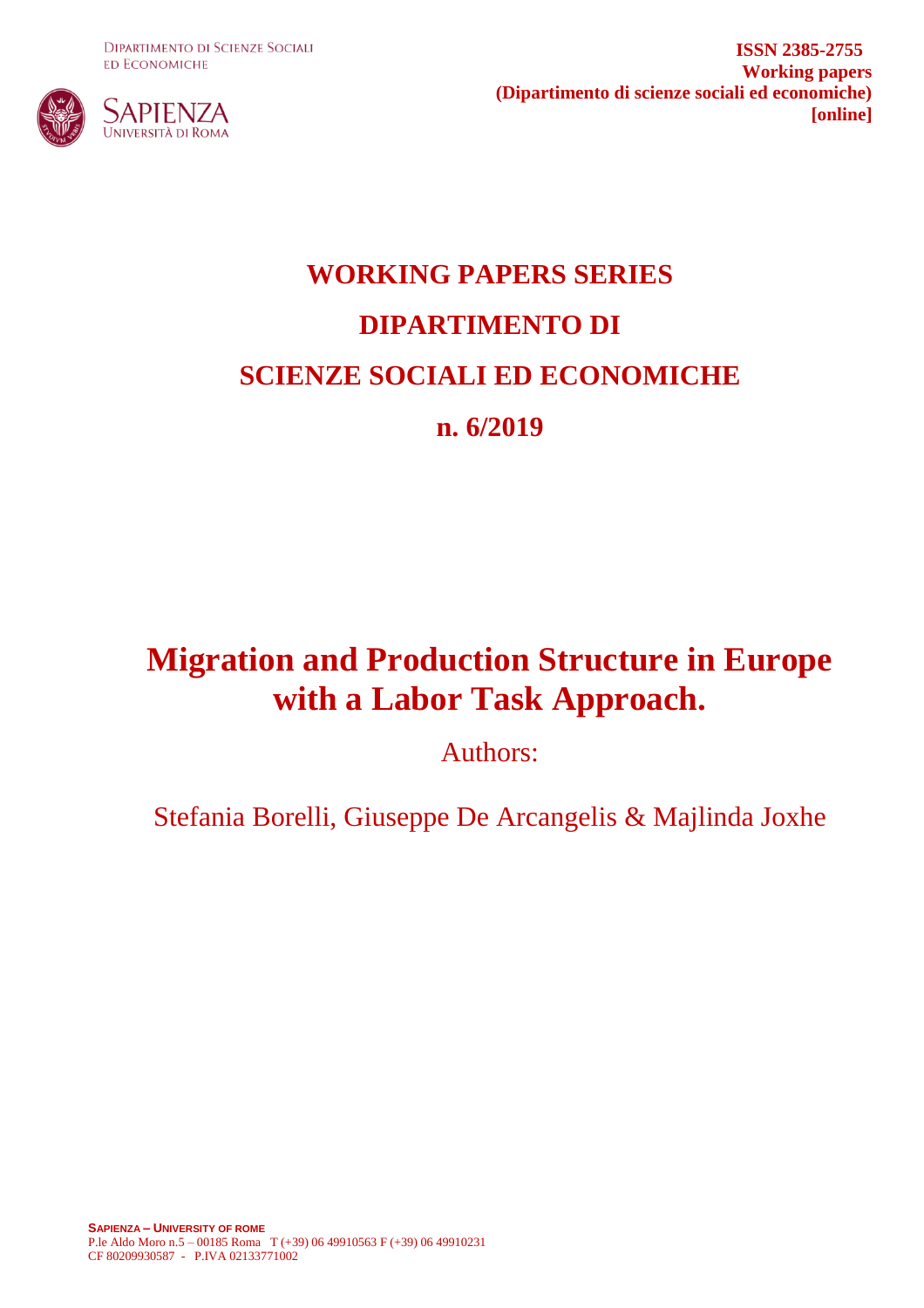# Migration and Production Structure in Europe with a Labor Task Approach

Stefania Borelli<sup>∗</sup> Giuseppe De Arcangelis† Majlinda Joxhe‡

This version: October 2018

#### Abstract

We assess the effect of migration on the production structure in a selection of European countries for the pre-Great Recession period 2001-2009. We propose a labor-task approach where the inflow of migrants raises the relative supply of manual-physical (or simple) tasks and therefore favors simple-task intensive sectors. We use the US O\*NET database in conjunction with European labor data to calculate the index of simple-task intensity at the industry and country level. The analysis confirms that a rise in employment migration rates has a generalized positive impact, but that value added increases significantly more in sectors that use more intensively simple tasks. A traditional shift-share instrument is used to overcome possible endogeneity problems.

Keywords: International Migration, Labor Tasks, ONET, Rybczynski Effect.

JEL Classification Codes: F22, C25, J24.

<sup>∗</sup>Department of Economics and Social Sciences, Sapienza University of Rome. Email address: stefania.borelli@uniroma1.it

<sup>†</sup>Department of Economics and Social Sciences, Sapienza University of Rome. Email address: giuseppe.dearcangelis@uniroma1.it

<sup>‡</sup>CREA-University of Luxembourg, Email address: majlinda.joxhe@uni.lu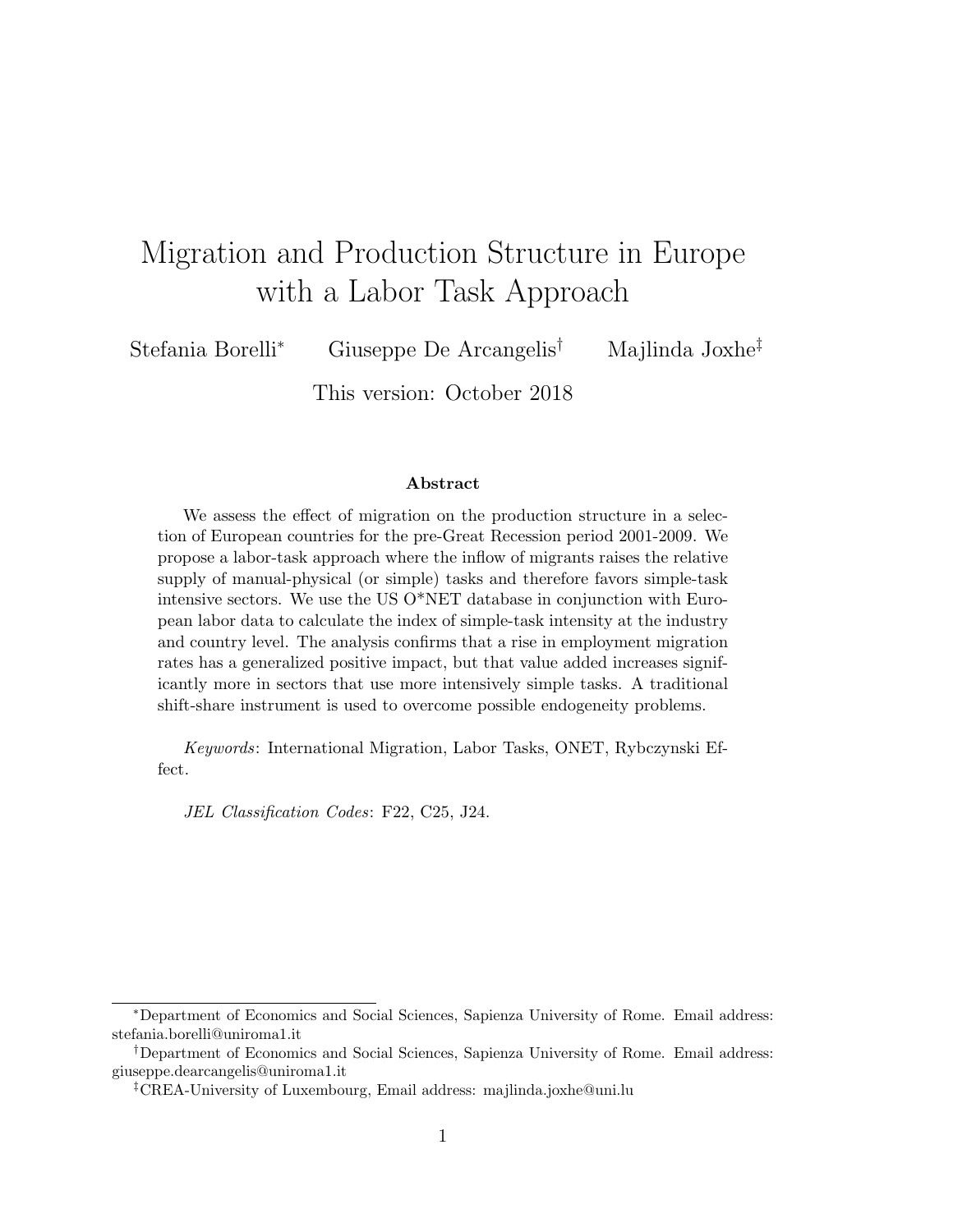### 1 Introduction

The first decade of the 2000 has been a period of large inflows of migrants all over Europe. The rise and the composition change in the labor force have been rapid and very intense in some countries. The aim of this work is to investigate whether this occurrence has caused a change in the production structure as wages were not significantly affected – e.g. for the institutional characteristics of European labor markets (see for instance [D'Amuri and Peri, 2014\)](#page-9-0)

To achieve our research goal we use the so-called task approach where the change in the labor supply via migration is mapped into a change in the (relative) supply of tasks rather than an increase in labor units or in (low) skills. We combine the US-based O\*NET dataset and the European Union Labor Force Survey (EU-LFS) to obtain a measure of task intensity for each sector-country cell in Europe.

Our a priori is that the rise in the migrant-to-natives employment ratio caused a general positive effect, but that sectoral output increased differently depending on their task intensity. By aggregating general tasks into two categories as simple and complex tasks, simple-task intensive sectors are characterized by higher productivity of simple tasks. Therefore, as migrants have a comparative advantage in simple versus complex tasks, the increase in the migrant employment ratio raised output more in simple-task intensive sectors.

Our analysis focuses on the period 2001-2009 for two main reasons. First, we want to avoid the structural break of the 2009 Great Recession, which stretched in Europe till 2012-13. The second reason is more technical as the change in the occupation classification at the sectoral level that occurred in the EU-LFS in 2010 does not yet allow for an official crosswalk to extend the sample with more recent data. Alternative sources of task intensities at the sectoral and country level are discussed in the last section for future work.

We consider all major European countries (Belgium, Denmark, Spain, UK, Germany, Netherlands, Italy, France, Norway and Sweden) for which data available in the EU-LFS allowed both to build the mapping between occupations and tasks and to obtain detailed data on foreign-born workers for most of the period 2001-2009.

Being aware of the possible endogeneity problem, we constructed an instrumental variable, based on the traditional shift-share technique (similarly to [Altonji and](#page-9-1) [Card, 1991\)](#page-9-1), in order to possibly interpret innovations in migration as due to a supply shock and not driven by an increase in labor demand.

Our empirical estimates confirm a positive effect of the migration employment rate (i.e. foreign-born workers/natives) on sectoral output, but also that this increment is significantly higher for the simple-task intensive sectors. Value added rises by 2.5 per cent for an increase in the migration rate of 10 per cent and this is driven by the stronger positive effect in simple-task intensive sectors  $-$  i.e. in sector-countries where the measure of simple-task intensity is above the median,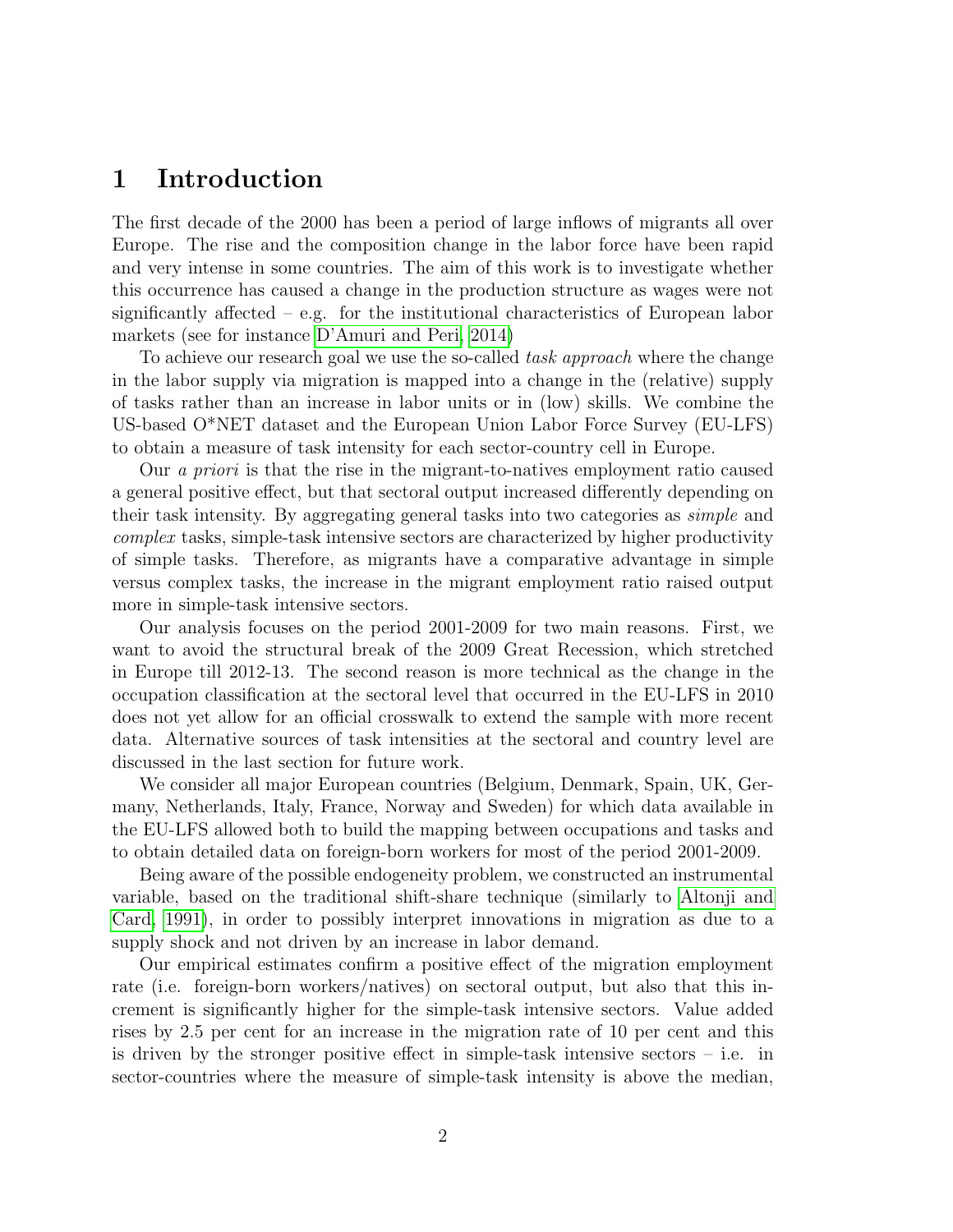value added rises by almost 3.3 per cent.

The remaining sections of the paper are organized as follows. Section [2](#page-3-0) reports our approach to obtain a measure of task intensiveness for industries in the European countries starting from the US O\*NET database. Section [3](#page-4-0) presents the empirical model and the estimation method. Section [4](#page-5-0) contains the empirical results and Section [5](#page-7-0) concludes and proposes some future work.

# <span id="page-3-0"></span>2 A Measure of Task Intensiveness for European Industries

We use a three-step approach to obtain a measure of task intensiveness. First, the US-based O\*NET database provides measures of task intensity by occupation and we assign these values to individuals in the EU-LFS.

Second, from the EU-LFS we obtain the percentile of this task intensity by occupation in each European country. For instance, managers in Sweden with a percentile value of 24 for manual tasks indicates that only 24 per cent of the total employment in Sweden performs manual tasks less intensively than managers; for bricklayers the value for manual task could be 95.

Third, these measures for task intensiveness by occupation are used to obtain a measure of the task intensiveness for industries. For instance, the degree of manual task in Construction in Sweden is obtained by multiplying 24 with the weight of managers in the total employment of Construction in Sweden and adding 95 weighed with the employment ratio of bricklayers in the Swedish Construction sector. As we use employment variables in our empirical model, we detach these latter weighing employment ratios from the sample period by taking the 1998 values (first available year).

The 15 task measures are grouped into four categories – manual, organizing, interactive, cognitive.<sup>[1](#page-3-1)</sup> The relative *simplicity index* is obtained by the ratio:

$$
Simplify = \frac{Manual}{Organizing + Interactive + Cognitive}
$$

Sectors are considered as *simple-task intensive* according to the relative value of the simplicity index within each country. For instance, we can consider simpletask intensive all sectors with a simplicity index higher than the country median or, more compellingly, higher than the 75th percentile. We will use these thresholds to determine the value of 1 in the dummy  $\delta_{sc}$  in Equation [\(1\)](#page-4-1).

Figure [1](#page-4-2) shows the correlation between the simplicity index and the share of immigrants for each country-sector cell. We find a weak positive (nonlinear) correlation in favor of our a priori.

<span id="page-3-1"></span><sup>1</sup>Details on the task measures and aggregations are available from the authors upon requests.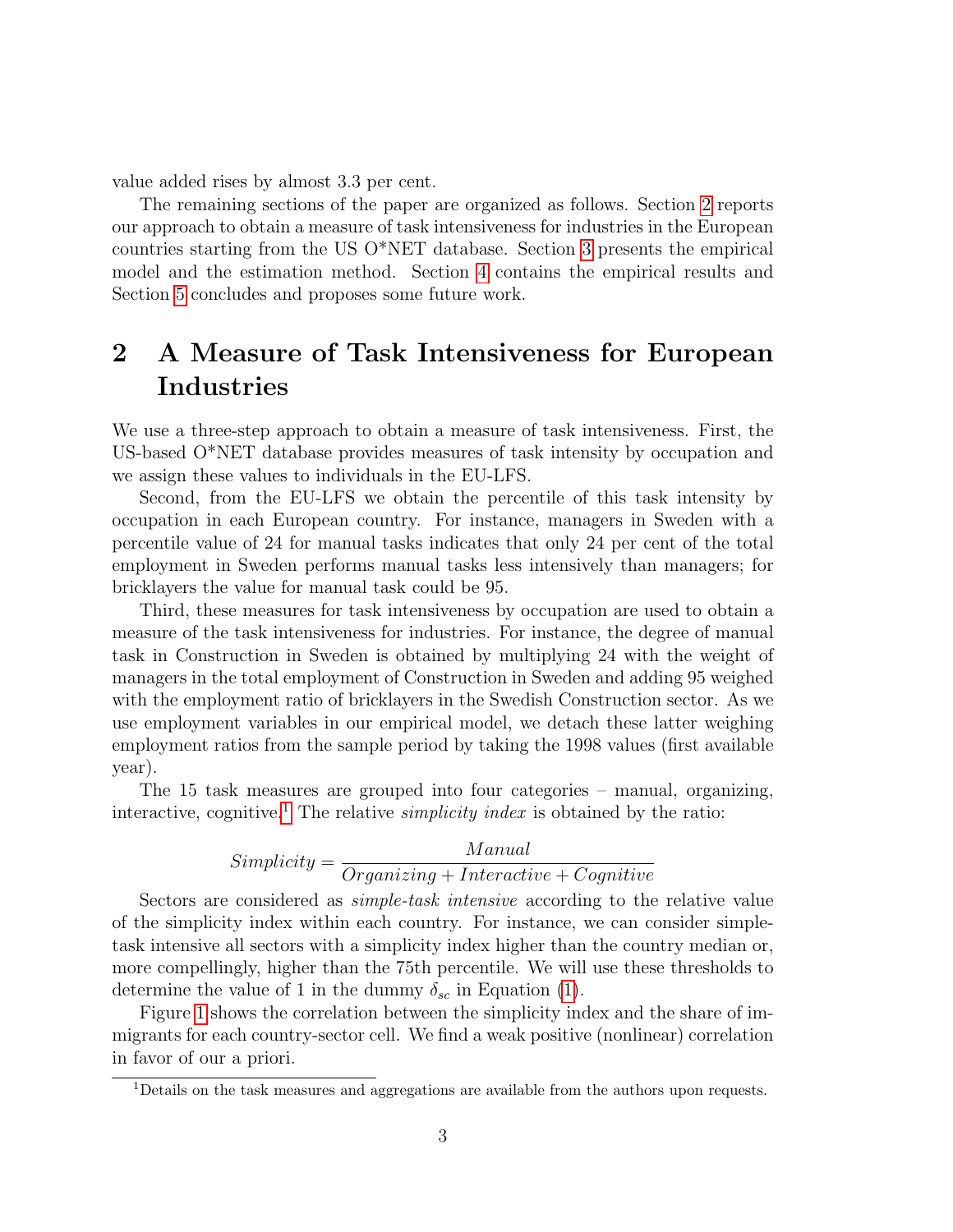

<span id="page-4-2"></span>Figure 1: Correlation between the share of migrants and the simplicity index

Source: Author's computation from O\*NET and EU-LFS.

## <span id="page-4-0"></span>3 Empirical Specification and Estimation Issues

The aim of this work is to provide evidence that migration raises differently sectoral output (in terms of value added) depending on task intensiveness: more simple-task intensive sectors should experience a stronger positive effect from migration – what recalls a sort of Rybczynski effect.[2](#page-4-3)

The specification of the empirical model is as follows:

<span id="page-4-1"></span>
$$
\ln VA_{sct} = \beta_0 + \beta_1 \ln \left( \frac{Mig}{Natives} \right)_{sct} + \beta_2 \delta_{sc} \ln \left( \frac{Mig}{Natives} \right)_{sct} + \text{fixed effects} + \epsilon_{sct} \tag{1}
$$

<span id="page-4-3"></span><sup>&</sup>lt;sup>2</sup>For a theoretical presentation of this effect within the task approach in a framework similar to a factor-specific model see [De Arcangelis et al.](#page-9-2) [\(2015\)](#page-9-2), where it is provided empirical evidence but only for Italy.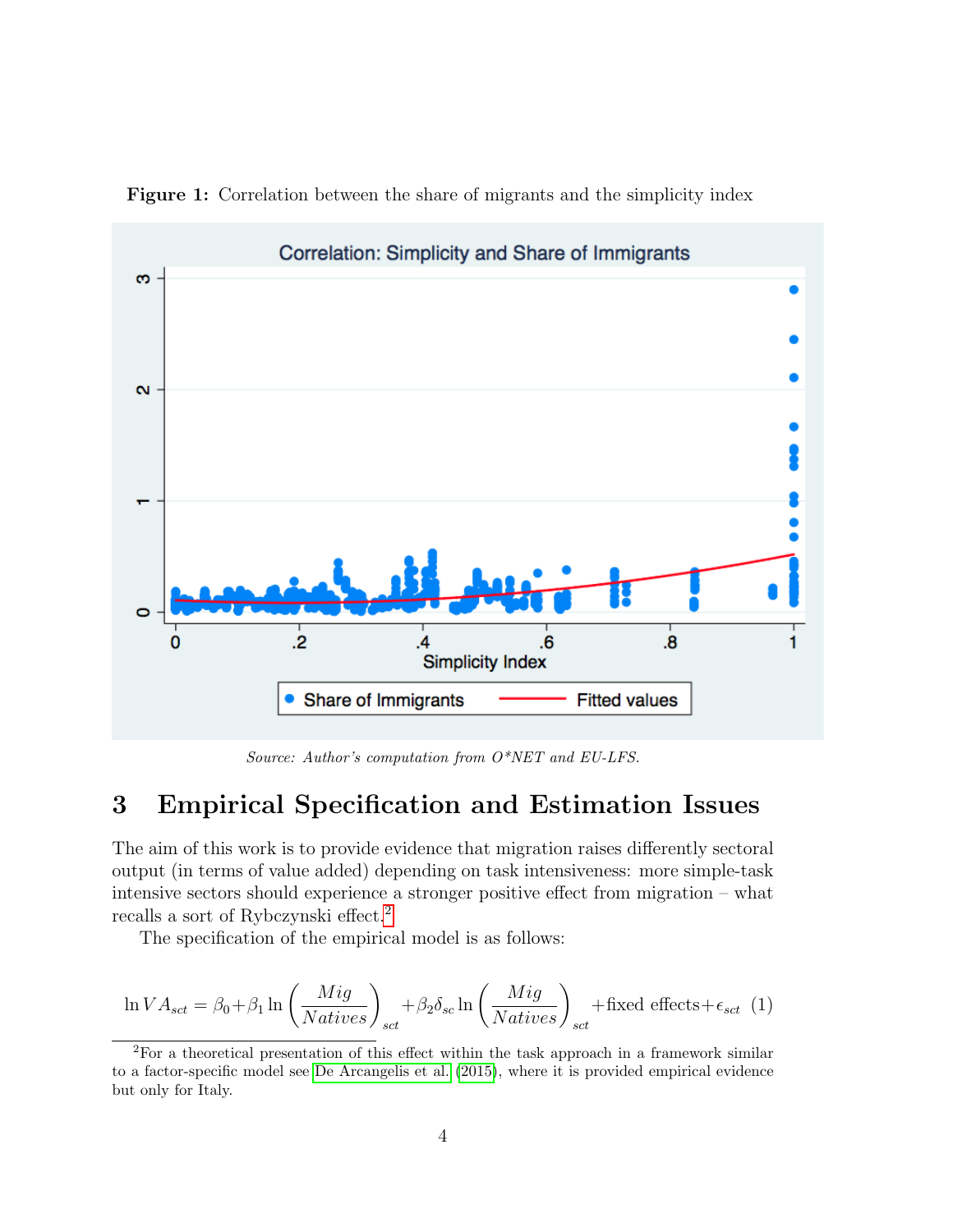where  $VA_{sct}$  is the value added of sector s in country c at time t,  $\left(\frac{Mig}{Natives}\right)_{sct}$  is the migration rate in the labor market as the ratio of foreign-born workers to natives' employment. Fixed effects for sector, country and time are included in all specifications.

The parameter  $\delta_{sc}$  is a time-invariant dummy variable that takes the value of 1 for the most simple-task intensive sectors in each country. The index that evaluates the relative usage of simple tasks is described in Section [2.](#page-3-0) The selection of simpletask sectors is based on different degrees of simple-task intensiveness (i.e. above the country median or above the 75th percentile).

The OLS estimates may be biased and inconsistent because of endogeneity: the migrant rate on the right-hand side may be affected by the higher labor demand, approximated by the value added (i.e our dependent variable), and its innovations would not represent labor supply shocks. Positive estimates of  $\beta_1$  and  $\beta_2$  can only be interpreted as evidence of correlation without any causal implication.

We propose an Instrumental Variable (IV) method where the suggested instruments are inspired by the recent literature on migration. In particular, we elaborate an instrumental variable based on the shift-share strategy first developed by [Altonji](#page-9-1) [and Card](#page-9-1) [\(1991\)](#page-9-1) and [Card](#page-9-3) [\(2001\)](#page-9-3), here applied at the sectoral level.<sup>[3](#page-5-1)</sup> In particular, the instrument is obtained by considering the initial migrants' distribution across destination countries and industries in 2000. This initial share is kept fixed and the number of migrant workers increases by the aggregate growth rate of the workers belonging to each specific immigrant origin group in the European Union. The stock of immigrants imputed with this method depends on the initial distribution of immigrants across countries and industries, and on the evolution of the total number of foreign-born workers in Europe by origin by avoiding that the changes in the migration rates are due to labor demand changes.

### <span id="page-5-0"></span>4 Data Description and Estimation Results

As discussed above, our analysis is restricted to 2001-2009 in order to focus on the period of rapid increase in migration before the Great Recession and not to incur in problems related to inconsistent measures of employment by occupation that could impinge the correct computation of the task index described in Section [2.](#page-3-0) We consider the following countries: Belgium, Denmark, France, Netherlands, Norway, Spain, Sweden, United Kingdom, Germany (2002-2009) and Italy (2005-2009).

Data on value added at the industry level (ISIC rev. 3) are obtained from the OECD Structural Analysis (STAN) Database. The European Union Labor Force Survey (EU-LFS) provides a multi-country comparable measure of employment for

<span id="page-5-1"></span><sup>3</sup>See [Jaeger et al.](#page-9-4) [\(2018\)](#page-9-4) for a critic on the shift-share instrument.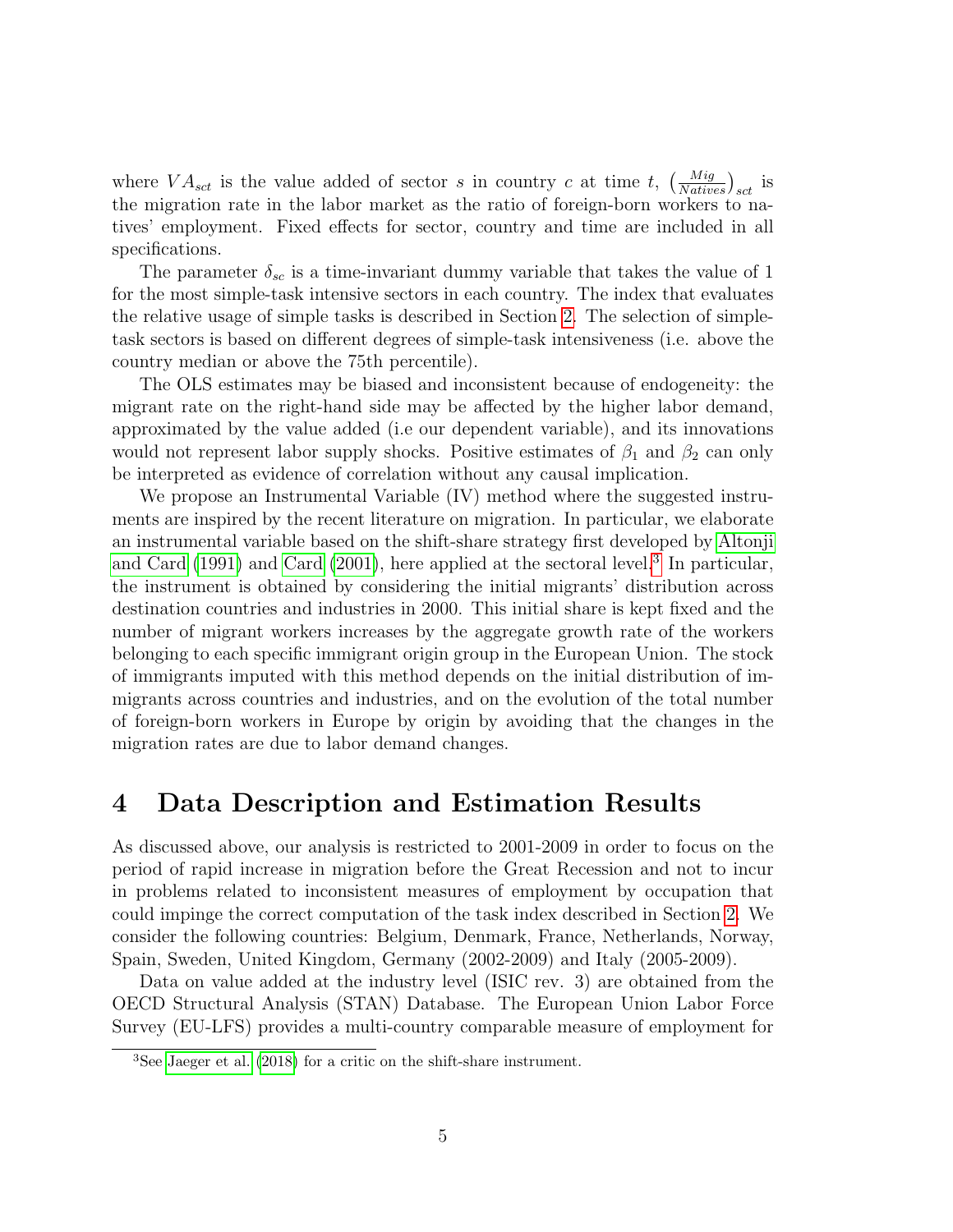foreign-born workers and natives.[4](#page-6-0) In particular, we obtain the immigrants' distribution across countries of destination and industries (NACE Rev. 1.1).

Table [1](#page-6-1) confirms the general positive effect of migration. According to the OLS estimation there is a significant positive relationship between value-added and migration. When restricting the sample to 2005-2009 and using of the shift-share instrumental variable, the estimated coefficient of the migration rate can have a causal interpretation. Sectoral value added increases up to almost 2.5 per cent when the ratio of migrant workers to native workers rises by 10 per cent.<sup>[5](#page-6-2)</sup>

| Dep. Var.: $ln(VA_s)$ | <b>OLS</b> | IV         |
|-----------------------|------------|------------|
|                       |            |            |
| ln(Miq/Natives)       | $0.117***$ | $0.249***$ |
|                       | (0.0381)   | (0.0904)   |
| Constant              | $21.62***$ | $23.37***$ |
|                       | (0.105)    | (0.180)    |
| Observations          | 1,084      | 381        |
| R-squared             | 0.855      | 0.761      |
| <b>Fixed Effects</b>  | s, c, t    | s, c, t    |
| IV F-stat             |            | 397.4      |

<span id="page-6-1"></span>Table 1: The General Effect of Migration on Sectoral Value Added (OLS and IV Estimation)

Robust standard errors in parentheses

\*\*\* p<0.01, \*\* p<0.05, \* p<0.1

The economic impact of migration is different when considering the simple-task intensiveness of industries. In Table [2](#page-7-1) we report the IV estimation of Equation [\(1\)](#page-4-1) when the dummy variable  $\delta_{sc}$  identifies simple-task intensive sectors according to two measures: sectors with a simplicity index higher than the country median or higher than the 75th percentile in the country distribution. The migrant ratio has a general positive effect, but it is imprecisely estimated, whereas the differential effect in the simple-task intensive sectors is statistically significant. If we concentrate on the very simple-task intensive sectors (above the 75th percentile in the simplicity index) the differential effect is still positive, but significant at the 10 per cent level. The differential effect on sectoral output in simple-task intensive sectors ranges between 2.5 and 3.3 per cent for a 10 per cent increase in the migration rate.

<span id="page-6-0"></span><sup>&</sup>lt;sup>4</sup>In line with the previous literature, immigrants are all foreign-born workers who were not citizens at birth.

<span id="page-6-2"></span><sup>&</sup>lt;sup>5</sup>The IV F-test rejects the null hypothesis and therefore the weakness of the chosen instrument for both Tables [1](#page-6-1) and [2.](#page-7-1)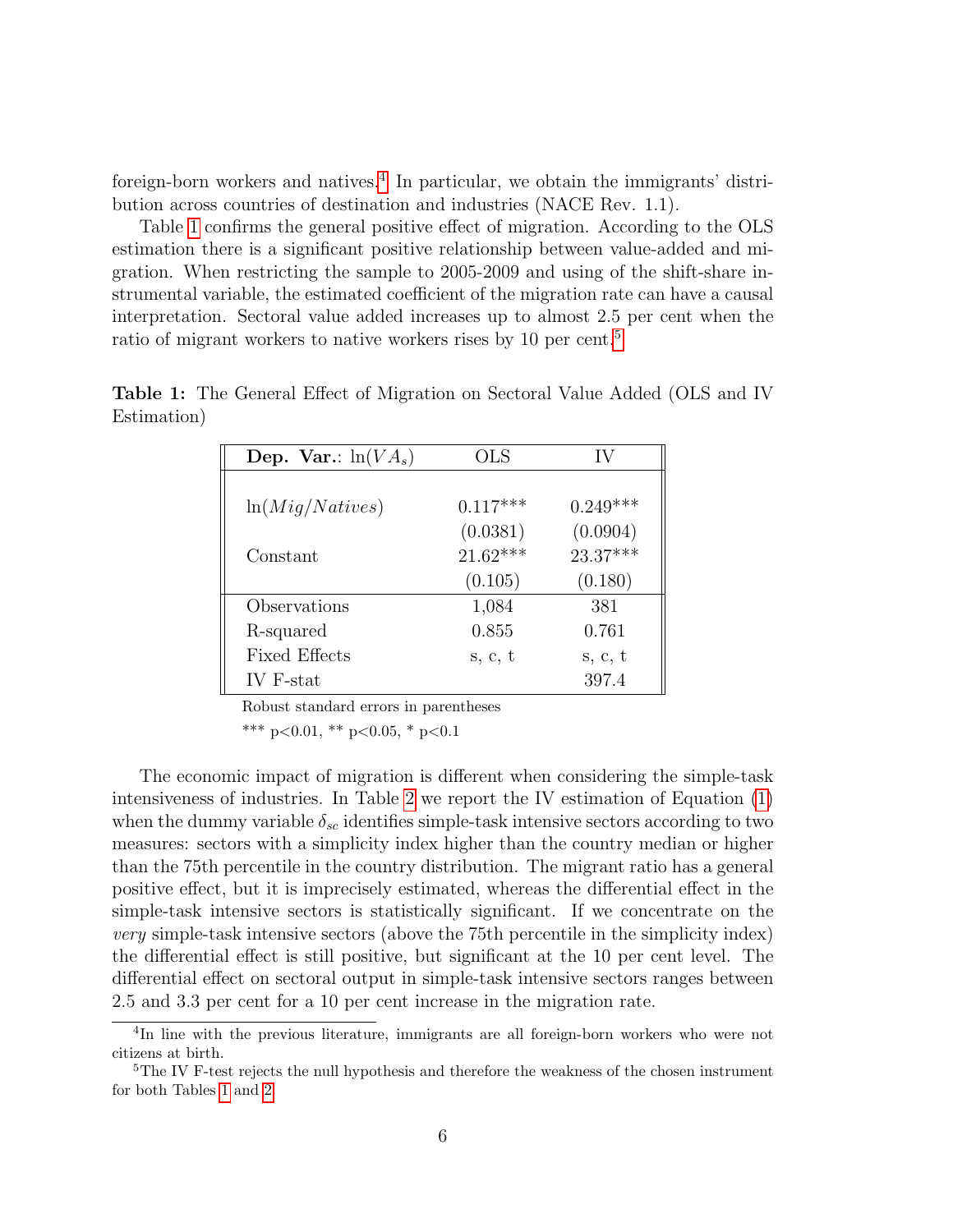In the last two columns of Table [2](#page-7-1) we report estimates for the other segments of the distribution of industries by simple-task intensiveness. The migration rate still has an overall increasing effect on value added, but there is no additional positive (and significant) component coming form the selected low (i.e. simplicity index below the 25th percentile) and medium (i.e. the simplicity index between the 25th and the 75th percentile) simple-task intensive industries.

|                                  | High $Simplify_{sc}$ range |            | Medium-Low $Simplify_{sc}$ range |                  |
|----------------------------------|----------------------------|------------|----------------------------------|------------------|
| Dep. Var.: $\ln VA_s$            | $> Med_c$                  | $> P75_c$  | $\rm <$ $P25_c$                  | $[P25_c, P75_c]$ |
|                                  |                            |            |                                  |                  |
| ln(Mig/Natives)                  | 0.0349                     | 0.164      | $0.294***$                       | $0.383***$       |
|                                  | 0.160)                     | (0.109)    | (0.104)                          | 0.126)           |
| $\ln(Mig/Natives) * \delta_{sc}$ | $0.328**$                  | $0.247*$   | $-0.211$                         | $-0.307**$       |
|                                  | (0.164)                    | (0.141)    | (0.142)                          | (0.132)          |
| $\delta_{sc}$                    | $-2.235***$                | $-0.185$   | $1.721***$                       | 0.306            |
|                                  | (0.396)                    | (0.416)    | (0.270)                          | (0.397)          |
| Constant                         | $25.39***$                 | $23.25***$ | $23.29***$                       | $23.11***$       |
|                                  | (0.369)                    | (0.363)    | (0.199)                          | (0.237)          |
| Observations                     | 381                        | 381        | 381                              | 381              |
| R-squared                        | 0.771                      | 0.767      | 0.761                            | 0.764            |
| <b>Fixed Effects</b>             | s, c, t                    | s, c, t    | s, c, t                          | s, c, t          |
| IV F-stat                        | 141.8                      | 272.4      | 338.8                            | 295.1            |

<span id="page-7-1"></span>Table 2: The Differential Effect of Migration in Simple-Task Intensive Sectors (IV estimation).

 $Med_c$ : median of the simplicity index at the country c level

 $PXX_c$ : XX<sup>th</sup> percentile of the simplicity index at the country c level

Robust standard errors in parentheses

\*\*\* p<0.01, \*\* p<0.05, \* p<0.1

# <span id="page-7-0"></span>5 Conclusions and Future Work

The estimation results confirms our a priori that in Europe migration has affected differently not only countries, but industries within countries according to their task intensiveness during the first decade of the 2000. More simple-task intensive sectors have driven the general positive resource effect resembling a sort of Rybczynski effect.

This preliminary evidence would need further analysis along two lines of research. The first obvious extension is to overcome the statistical problems related to the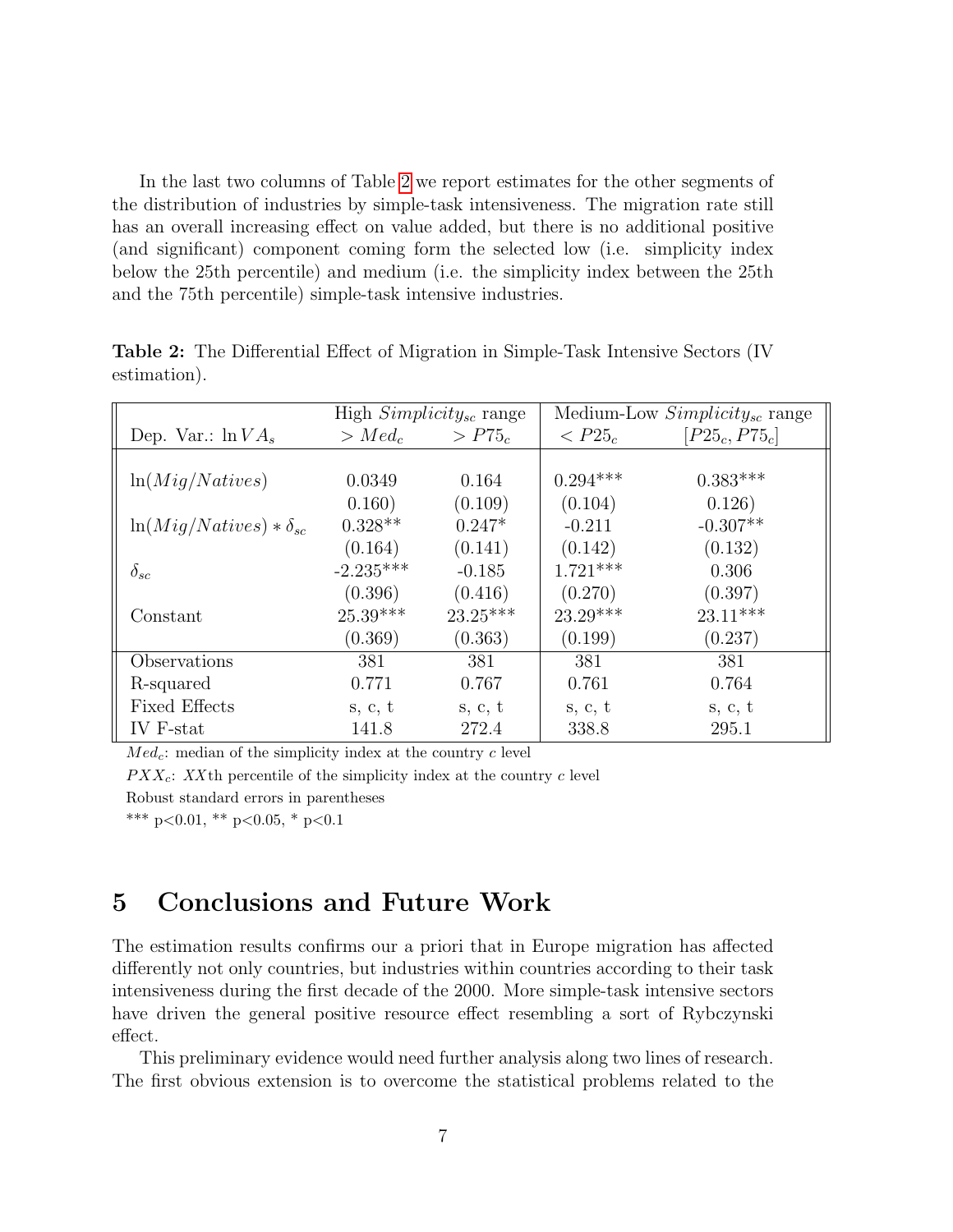limitation of the data and estimate the model after the Great Recession with the proper adjustments for structural breaks. Second, it would be desirable to obtain fully country-specific measures of task intensiveness without recurring to the USbased O\*NET. Detailed data on task at the workplace as O\*NET are not available for all countries, but other datasets can provide comparable information. As an example, the OECD PIAAC databank could be a useful alternative, although the purpose of PIAAC was an individual survey (see [OECD, 2013\)](#page-9-5).